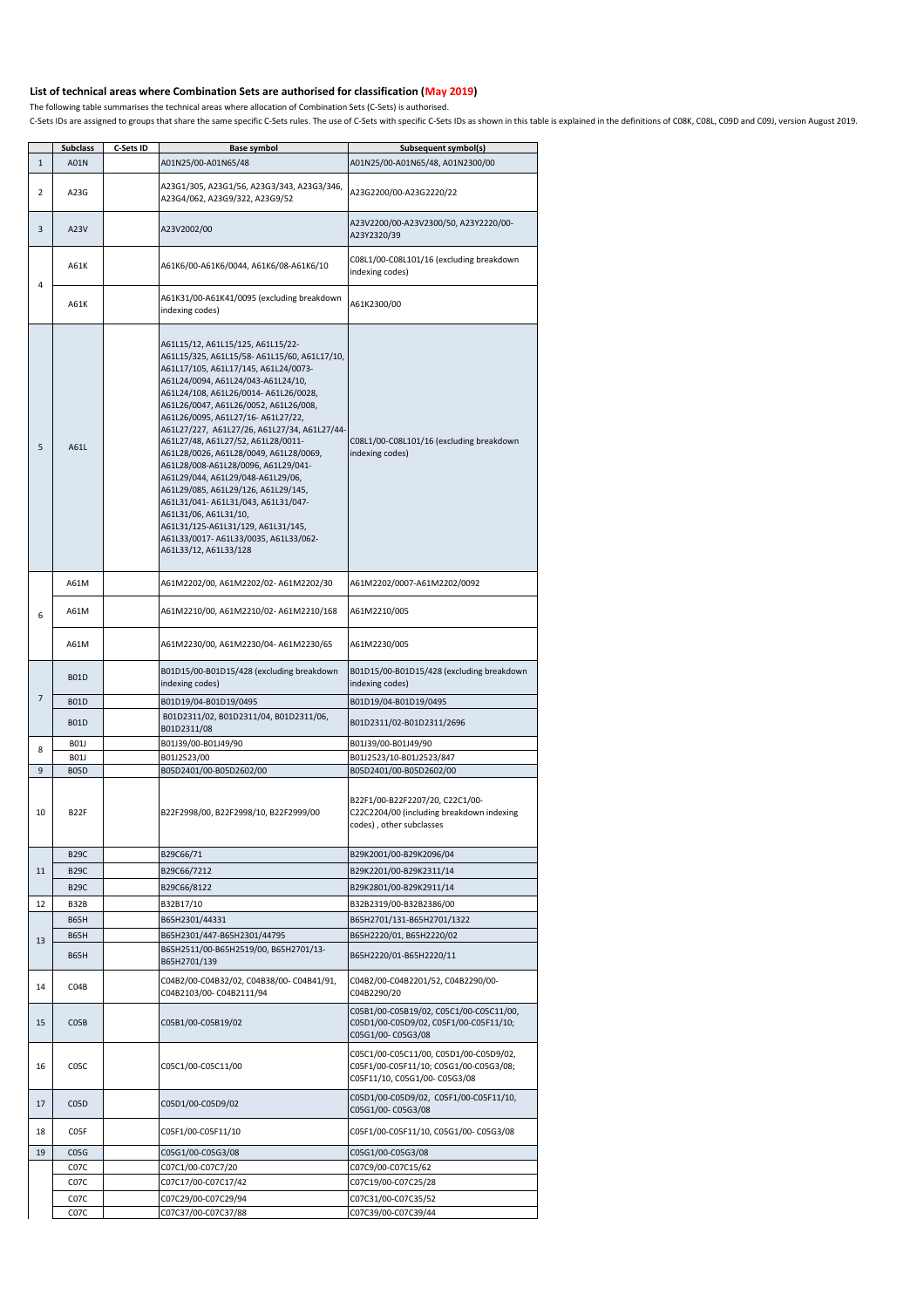|    | C <sub>07</sub> C | C07C41/00-C07C41/60                                           | C07C43/00-C07C43/32                                                                                                                                                                                                                                                                                             |
|----|-------------------|---------------------------------------------------------------|-----------------------------------------------------------------------------------------------------------------------------------------------------------------------------------------------------------------------------------------------------------------------------------------------------------------|
|    | C <sub>07</sub> C | C07C45/00-C07C45/90                                           | C07C47/00-C07C49/92                                                                                                                                                                                                                                                                                             |
|    | C <sub>07</sub> C | C07C46/00-C07C46/10                                           | C07C50/00-C07C50/38                                                                                                                                                                                                                                                                                             |
|    | C <sub>07</sub> C | C07C51/00-C07C51/64                                           | C07C53/00-C07C66/02                                                                                                                                                                                                                                                                                             |
|    | C <sub>07</sub> C | C07C67/00-C07C67/62                                           | C07C69/00-C07C69/95                                                                                                                                                                                                                                                                                             |
|    | C <sub>07</sub> C | C07C68/00-C07C68/08                                           | C07C69/96                                                                                                                                                                                                                                                                                                       |
|    | C <sub>07</sub> C | C07C201/00-C07C201/16                                         | C07C203/00-C07C207/04                                                                                                                                                                                                                                                                                           |
|    | C <sub>07</sub> C | C07C209/00-C07C209/90                                         | C07C211/00-C07C211/65                                                                                                                                                                                                                                                                                           |
|    | C <sub>07</sub> C | C07C213/00-C07C213/10                                         | C07C215/00-C07C219/34                                                                                                                                                                                                                                                                                           |
| 20 | C <sub>07</sub> C | C07C221/00                                                    | C07C223/00-C07C225/36                                                                                                                                                                                                                                                                                           |
|    | C <sub>07</sub> C | C07C227/00-C07C227/44                                         | C07C229/00-C07C229/76                                                                                                                                                                                                                                                                                           |
|    | C <sub>07</sub> C | C07C231/00-C07C231/24                                         | C07C233/00-C07C237/52                                                                                                                                                                                                                                                                                           |
|    | C <sub>07</sub> C | C07C241/00-C07C241/04                                         | C07C243/00-C07C243/42                                                                                                                                                                                                                                                                                           |
|    | C <sub>07</sub> C | C07C249/00-C07C249/16                                         | C07C251/00-C07C251/88                                                                                                                                                                                                                                                                                           |
|    |                   |                                                               |                                                                                                                                                                                                                                                                                                                 |
|    | C <sub>07</sub> C | C07C253/00-C07C253/34                                         | C07C255/00-C07C255/67                                                                                                                                                                                                                                                                                           |
|    | C <sub>07</sub> C | C07C263/00-C07C263/20                                         | C07C265/00-C07C265/16                                                                                                                                                                                                                                                                                           |
|    | C <sub>07</sub> C | C07C269/00-C07C269/08                                         | C07C271/00-C07C271/68                                                                                                                                                                                                                                                                                           |
|    | C <sub>07</sub> C | C07C273/00-C07C273/189                                        | C07C275/00-C07C275/70                                                                                                                                                                                                                                                                                           |
|    | C <sub>07</sub> C | C07C277/00-C07C277/08                                         | C07C279/00-C07C279/36                                                                                                                                                                                                                                                                                           |
|    | C <sub>07</sub> C | C07C303/00-C07C303/46                                         | C07C305/00-C07C311/65                                                                                                                                                                                                                                                                                           |
|    | C <sub>07</sub> C | C07C315/00-C07C315/06                                         | C07C317/00-C07C317/50                                                                                                                                                                                                                                                                                           |
|    | C <sub>07</sub> C | C07C319/00-C07C319/30                                         | C07C321/00-C07C323/67                                                                                                                                                                                                                                                                                           |
|    | C <sub>07</sub> C | C07C407/00-C07C407/006                                        | C07C409/00-C07C409/44                                                                                                                                                                                                                                                                                           |
|    | C08F              | C08F6/00-C08F6/28                                             | C08L23/00-C08L57/12                                                                                                                                                                                                                                                                                             |
|    |                   |                                                               |                                                                                                                                                                                                                                                                                                                 |
|    | C <sub>0</sub> 8F | C08F8/00-C08F8/50                                             | C08F10/00-C08F34/04, C08F110/00-C08F134/04,<br>C08F138/00-C08F138/04, C08F210/00-<br>C08F234/04, C08F238/00-C08F299/08<br>C08F8/00-C08F8/50, C08F10/00-C08F34/04,                                                                                                                                               |
|    | C <sub>0</sub> 8F | C08F8/00-C08F8/50                                             | C08F110/00-C08F134/04, C08F138/00-<br>C08F138/04, C08F210/00-C08F234/04,<br>C08F238/00-C08F299/08                                                                                                                                                                                                               |
|    | C <sub>0</sub> 8F | C08F10/00-C08F10/14                                           | C08F2/00-C08F2/60, C08F4/00-C08F4/82                                                                                                                                                                                                                                                                            |
|    | C <sub>0</sub> 8F | C08F12/00-C08F12/36                                           | C08F2/00-C08F2/60, C08F4/00-C08F4/82                                                                                                                                                                                                                                                                            |
|    | C <sub>0</sub> 8F | C08F14/06                                                     | C08F2/00-C08F2/60                                                                                                                                                                                                                                                                                               |
|    | C <sub>0</sub> 8F | C08F14/18-C08F14/28                                           | C08F2/00-C08F2/60                                                                                                                                                                                                                                                                                               |
|    | C <sub>0</sub> 8F | C08F36/00-C08F36/22                                           | C08F2/00-C08F2/60, C08F4/00-C08F4/82                                                                                                                                                                                                                                                                            |
|    | C <sub>0</sub> 8F | C08F110/00-C08F110/14                                         | C08F2/00-C08F2/60, C08F4/00-C08F4/82                                                                                                                                                                                                                                                                            |
|    | C <sub>0</sub> 8F | C08F110/02-C08F110/14                                         | C08F2500/01-C08F2500/26                                                                                                                                                                                                                                                                                         |
|    |                   |                                                               |                                                                                                                                                                                                                                                                                                                 |
|    | C <sub>0</sub> 8F | C08F112/00-C08F112/36                                         | C08F2/00-C08F2/60, C08F4/00-C08F4/82                                                                                                                                                                                                                                                                            |
| 21 | C <sub>0</sub> 8F | C08F136/00-C08F136/22                                         | C08F2/00-C08F2/60, C08F4/00-C08F4/82                                                                                                                                                                                                                                                                            |
|    | C <sub>0</sub> 8F | C08F210/02-C08F238/04 (including breakdown<br>indexing codes) | C08F210/02-C08F238/04 (including breakdown<br>indexing codes)                                                                                                                                                                                                                                                   |
|    | C <sub>0</sub> 8F | C08F210/00-C08F210/18                                         | C08F2/00-C08F2/60, C08F4/00-C08F4/82                                                                                                                                                                                                                                                                            |
|    | C <sub>0</sub> 8F | C08F210/02-C08F210/18                                         | C08F210/02-C08F238/04, C08F2500/01-<br>C08F2500/26                                                                                                                                                                                                                                                              |
|    | C <sub>0</sub> 8F | C08F212/00-C08F212/36                                         | C08F2/00-C08F2/60, C08F4/00-C08F4/82                                                                                                                                                                                                                                                                            |
|    | C <sub>0</sub> 8F | C08F236/00-C08F236/22                                         | C08F2/00-C08F2/60, C08F4/00-C08F4/82                                                                                                                                                                                                                                                                            |
|    | C <sub>0</sub> 8F | C08F251/00-C08F292/00                                         | C08F210/00-C08F238/04 (including breakdown<br>indexing codes)                                                                                                                                                                                                                                                   |
|    | C <sub>0</sub> 8F | C08F265/06                                                    | C08F2/00-C08F2/60                                                                                                                                                                                                                                                                                               |
|    | C <sub>0</sub> 8F | C08F279/02,C08F279/04                                         | C08F2/00-C08F2/60                                                                                                                                                                                                                                                                                               |
|    |                   |                                                               |                                                                                                                                                                                                                                                                                                                 |
|    | C <sub>0</sub> 8F | C08F283/01-C08F283/14                                         | C08F2/00-C08F2/60, C08F4/00-C08F4/82                                                                                                                                                                                                                                                                            |
|    | C <sub>0</sub> 8F | C08F291/00                                                    | C08F2/00-C08F2/60                                                                                                                                                                                                                                                                                               |
|    | C <sub>0</sub> 8G | C08G18/10, C08G18/12                                          | C08G18/02-C08G18/027, C08G18/09-<br>C08G18/097, C08G18/2805, C08G18/30-<br>C08G18/38, C08G18/40, C08G18/42, C08G18/44,<br>C08G18/46, C08G18/48, C08G18/50, C08G18/52,<br>C08G18/54, C08G18/56, C08G18/58, C08G18/60,<br>C08G18/61, C08G18/62, C08G18/63, C08G18/64,<br>C08G18/65-C08G18/66, C08G18/70-C08G18/80 |
|    | C <sub>0</sub> 8G | C08G18/67, C08G18/671- C08G18/679                             | C08G18/0804-C08G18/0833                                                                                                                                                                                                                                                                                         |
| 22 | C <sub>0</sub> 8G | C08G18/671-C08G18/672                                         | C08G18/40, C08G18/42, C08G18/44, C08G18/46,<br>C08G18/48, C08G18/50, C08G18/52, C08G18/54,<br>C08G18/56, C08G18/58, C08G18/60, C08G18/61,<br>C08G18/62, C08G18/63, C08G18/64, C08G18/65-<br>C08G18/6696, C08G18/6705, C08G18/6795-<br>C08G18/698                                                                |
|    | C08G              | C08G18/81-C08G18/8191                                         | C08G18/0804-C08G18/0833                                                                                                                                                                                                                                                                                         |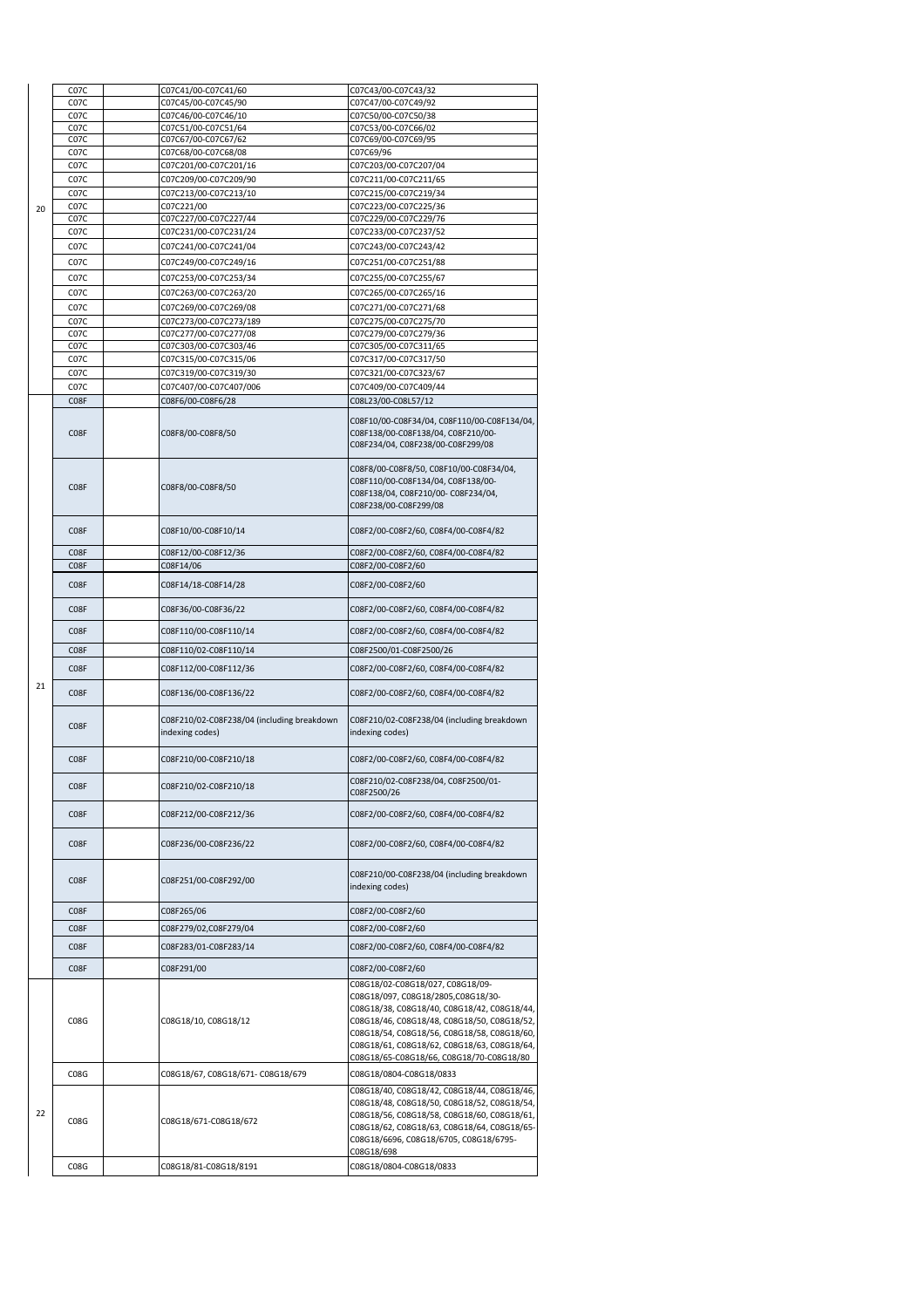|    | <b>C08G</b>       |            | C08G18/8158-C08G18/8175                                                                           | C08G18/40, C08G18/42, C08G18/44, C08G18/46,<br>C08G18/48, C08G18/50, C08G18/52, C08G18/54,<br>C08G18/56, C08G18/58, C08G18/60, C08G18/61,<br>C08G18/62, C08G18/63, C08G18/64, C08G18/65-<br>C08G18/6696, C08G18/6705, C08G18/6795-<br>C08G18/698 |
|----|-------------------|------------|---------------------------------------------------------------------------------------------------|--------------------------------------------------------------------------------------------------------------------------------------------------------------------------------------------------------------------------------------------------|
| 23 | C <sub>0</sub> 8K | #C8Ka      | C08K3/00-C08K13/08 (excluding breakdown<br>indexing codes)                                        | C08L1/00-C08L101/16 (excluding breakdown<br>indexing codes)                                                                                                                                                                                      |
|    | <b>C08L</b>       | #C8La      | C08L1/00-C08L101/16 (excluding breakdown<br>indexing codes)                                       | C08L1/00-C08L101/16 (excluding breakdown<br>indexing codes)                                                                                                                                                                                      |
|    | <b>C08L</b>       | #C8La(Si)  | C08L1/00-C08L101/16 (excluding C08L83/02-<br>C08L83/16 and excluding breakdown indexing<br>codes) | C08L83/02-C08L83/16, C08L83/00                                                                                                                                                                                                                   |
|    | <b>C08L</b>       | #C8La(Si)2 | C08L83/02-C08L83/16                                                                               | C08L83/00 and optionally<br>C08L1/00-C08L101/16<br>(excluding C08L83/02-C08L83/16 and excluding<br>breakdown indexing codes)                                                                                                                     |
| 24 | <b>C08L</b>       | #C8Lb      | C08L1/00-C08L101/16 (excluding breakdown<br>indexing codes)                                       | C08L1/00-C08L101/16 (excluding breakdown<br>indexing codes), C08K3/00-C08K13/08 (excluding<br>breakdown indexing codes)                                                                                                                          |
|    | <b>C08L</b>       | #C8Lb(Si)  | C08L1/00-C08L101/16 (excluding C08L83/02-<br>C08L83/16 and excluding breakdown indexing<br>codes) | C08L83/02-C08L83/16, C08L83/00, C08K3/00-<br>C08K13/08 (excluding breakdown indexing<br>codes)                                                                                                                                                   |
|    | <b>C08L</b>       | #C8Lb(Si)2 | C08L83/02-C08L83/16                                                                               | C08L83/00 and optionally<br>C08L1/00-C08L101/16,<br>(excluding C08L83/02-C08L83/16 and excluding<br>breakdown indexing codes),<br>C08K3/00-C08K13/08 (excluding breakdown<br>indexing codes)                                                     |
|    | C <sub>09</sub> D | #C9Da      | C09D4/00                                                                                          | C08F210/00-C08F246/00 (excluding breakdown<br>indexing codes)                                                                                                                                                                                    |
|    | C <sub>09</sub> D | #C9Db      | C09D4/06                                                                                          | C08F251/00-C08F291/185                                                                                                                                                                                                                           |
|    | C <sub>09</sub> D | #C9Dc      | C09D101/00-C09D201/10                                                                             | C08L1/00-C08L101/16 (excluding breakdown<br>indexing codes)                                                                                                                                                                                      |
|    | C <sub>09</sub> D | #C9Dc(Si)  | C09D101/00-C09D201/10<br>(excluding C09D183/02-C09D183/16)                                        | C08L83/02-C08L83/16, C08L83/00                                                                                                                                                                                                                   |
| 25 | C <sub>09</sub> D | #C9Dc(Si)2 | C09D183/02-C09D183/16                                                                             | C08L83/00 and optionally C08L1/00-C08L101/16<br>(excluding C08L83/02-C08L83/16 and excluding<br>breakdown indexing codes)                                                                                                                        |
|    | C <sub>09</sub> D | #C9De      | C09D101/00-C09D201/10                                                                             | C08K3/00-C08K13/08 (excluding breakdown<br>indexing codes)                                                                                                                                                                                       |
|    | C <sub>09</sub> D | #C9Df      | C09D101/00-C09D201/10                                                                             | C08L1/00-C08L101/16 (excluding breakdown<br>indexing codes), C08K3/00-C08K13/08 (excluding<br>breakdown indexing codes)                                                                                                                          |
|    | C <sub>09</sub> D | #C9Df(Si)  | C09D101/00-C09D201/10 (excluding<br>C09D183/02-C09D183/16)                                        | C08L83/02-C08L83/16, C08L83/00, C08K3/00-<br>C08K13/08 (excluding breakdown indexing<br>codes)                                                                                                                                                   |
|    | C <sub>09</sub> D | #C9Df(Si)2 | C09D183/02-C09D183/16                                                                             | C08L83/00 and optionally C08L1/00-C08L101/16<br>(excluding C08L83/02-C08L83/16 and excluding<br>breakdown indexing codes), C08K3/00-<br>C08K13/08 (excluding breakdown indexing<br>codes)                                                        |
|    | C09J              | #C9Ja      | C09J4/00                                                                                          | C08F210/00-C08F246/00 excluding breakdown<br>indexing codes)                                                                                                                                                                                     |
|    | C09J              | #C9Jb      | C09J4/06                                                                                          | C08F251/00-C08F291/185                                                                                                                                                                                                                           |
|    | C09J              | #C9Jc      | C09J101/00-C09J201/10                                                                             | C08L1/00-C08L101/16 (excluding breakdown<br>indexing codes)                                                                                                                                                                                      |
|    | C09J              | #C9Jc(Si)  | C09J101/00-C09J201/10 (excluding C09J183/02-<br>C09J183/16)                                       | C08L83/02-C08L83/16, C08L83/00                                                                                                                                                                                                                   |
| 26 | C <sub>0</sub> 9J | #C9Jc(Si)2 | C09J183/02-C09J183/16                                                                             | C08L83/00 and optionally C08L1/00-C08L101/16<br>(excluding C08L83/02-C08L83/16 and excluding<br>breakdown indexing codes)                                                                                                                        |
|    | C <sub>0</sub> 9J | #C9Je      | C09J101/00-C09J201/10                                                                             | C08K3/00-C08K13/08 (excluding breakdown<br>indexing codes)                                                                                                                                                                                       |